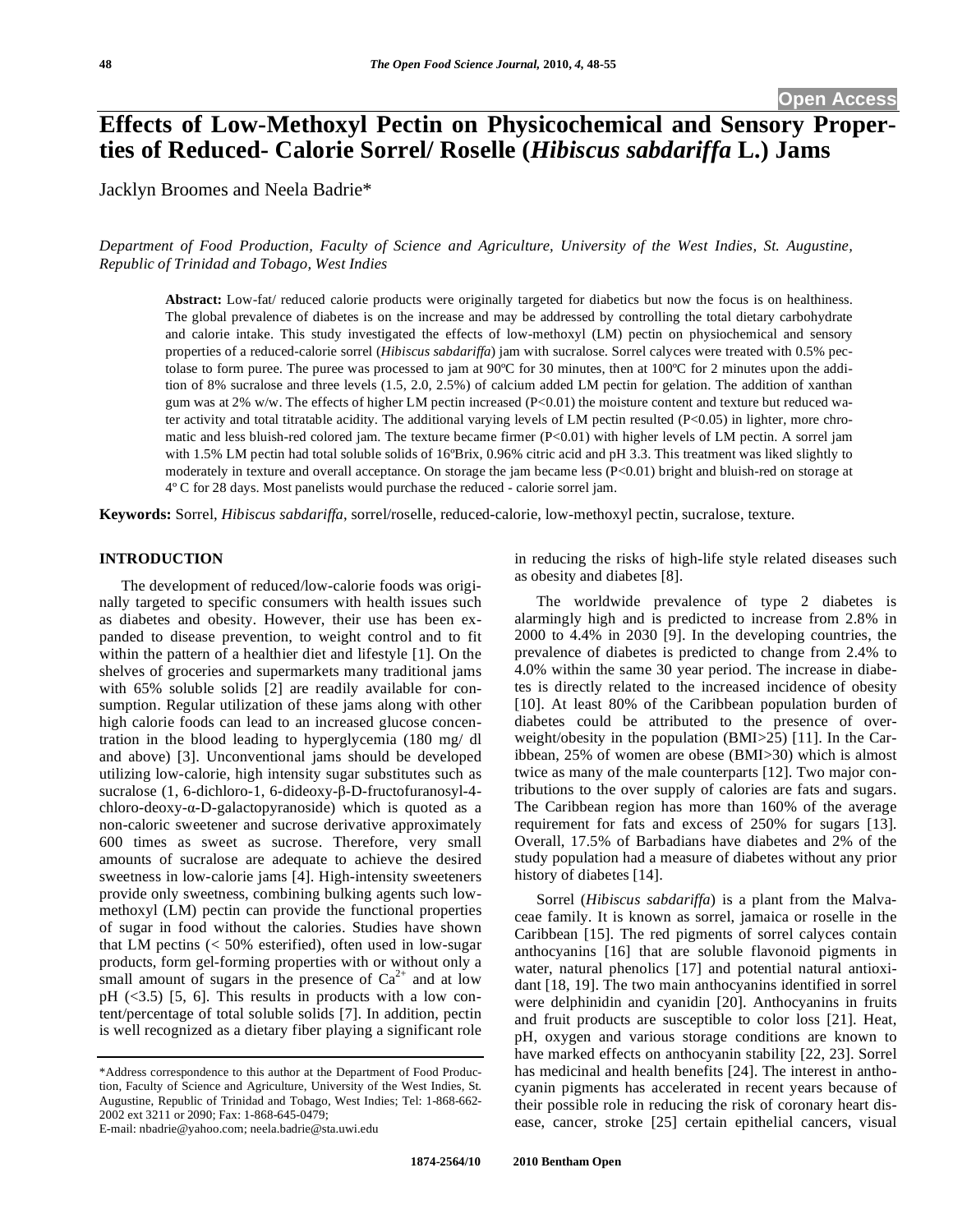impairments, arthritis and asthma [26-33]. Anthocyanin pigments have been recognized in disease prevention through their effects on oxidative damage [34-36].

A number of novel products has been developed from sorrel calyces such as wines [37, 38] sorrel sauces [39], stirred-sorrel yoghurts, [40] sorrel cheese [41], and drinks [42, 43]. The sorrel calyces are rich in ascorbic acid and pectin and are ideal in producing a brilliant red coloring for making jams, jellies, etc. [24, 44]. The literature is limited on the use of high intensity sweeteners in conjunction with lowmethoxyl pectin in the production of low and reduced-calorie jams for the diabetic market. The use of sorrel in jams has not been mentioned anywhere. Therefore, the hypothesis of this research is that varying levels of low-methoxyl pectin in combination with a standard level of high intensity sweetener will produce a reduced-calorie sorrel jam of desired gelling characteristics which carries sensory attributes that are acceptable to consumers and are of adequate shelf stability. Therefore, the objectives were to (1) develop a reducedcalorie sorrel jam using sucralose in the form of Splenda and (2) investigate the effects of adding low-methoxyl pectin on the physiochemical and sensory properties of reduced-calorie sorrel jam.

# **MATERIALS AND METHODS**

# **Processing of Reduced -Calorie Sorrel Jam**

Sorrel calyces (*Hibiscus sabdariffa*) were sourced from a local market and processed at 90° C for 30 minutes in water (50: 50) with 0.13% w/w ground allspice (*Pimenta dioica*; McCormick, Hunt Valley, Mcl). Pectolase enzyme (0.5% w/w of sorrel calyces; Young's Home Brew and Allied Products Limited, Bilston West Midlands, MV 148D2) was added to cooled (30°C) water-processed calyces for 24 hours. The enzyme-treated sorrel puree was sieved through 2 mm sieve (U.S.A Standard Testing Sieve A.S.T.M. E-11) and stored at 4ºC for further analyses.

The formulations of three reduced-calorie sorrel jam treatments are given in Table **1**. They were decided based on focus group evaluation using 15 untrained persons who were asked to give an early evaluation of the jam prototypes according to flavor, sweetness, acidity, color, texture, odor and overall acceptability. All panelists were regular consumers of jams and were willing participants. Their opinions were then taken into account for the preparation of the final jam treatments. These treatments comprised of 8% w/w standardized Splenda (sucralose, Splenda, McNeil PPC, Inc., New Brunswick, N.J. and 1.5%, 2.0% and 2.5% w/w pectin with calcium water (Pomona Universal Pectin, Workstead Industries, Greenfield MA, USA) which were evaluated for sensory evaluation. Low methoxyl (LM) pectins (with DE <50%) form rigid gels by the action of calcium or multivalent cations, which cross-link the galacturonic acid chains [45].

The weight of the sorrel in each jam was 55% of the total mixture according to CODEX STAN 79-81 [2] for jam , 0.1% xanthan gum (Colloids Naturals Inc, Hammond, IN), 0.05% sodium benzoate DSM, Heerlan, Netherlands) and the pectin and calcium water ratio (1:1) for each treatment.

Fig. (**1**) shows the processing steps for the reduced calorie sorrel jam. The sorrel puree, water and calcium water were heated at 90ºC for 30 minutes. The low-methoxyl pectin, sucralose and xanthan gum were vigorously stirred and heated at 90°C, the mixture and cooled 30ºC. The pH of the mixture was then tested and recorded. If the pH recorded was less than 3.3, it was adjusted with food-grade sodium hydroxide to the required pH 3.3. The sodium benzoate was then incorporated. The mixture was processed at 95°C for 1- 2 minutes and hot-filled in 100ml sterilized glass jars and capped with metallic lids, cooled and refrigerated at 4ºC. Jams were analyzed for physicochemical and sensory quality at weekly intervals for four weeks.

#### **Processing Trials**

In the processing trials, the treatment variations were: (a) 0.5% LM pectin , 0.5% calcium water and 1.6% sucralose, (b) 1.0% LM pectin, 1.0% calcium water and 2.4% sucralose, (c) 1.5% pectin, 1.5% calcium water and 4.0% sucralose and (d) 1.5% LM pectin, 1.5% calcium water and 6.3% sucralose. The standard formulation was comprised of 55% sorrel puree (w/w) with 0.1% xanthan gum, 0.5% sodium benzoate and 1.6% sodium hydroxide. The sorrel jam treatments were evaluated on flavor, sweetness, color, texture/mouthfeel, odor and overall acceptability by a focus groups comprising of 10 sensory panelists, who were between the ages of 18-22 years from the University of the West Indies. Each panelist had consumed sorrel products before such as drinks and wines. Based on the consensus that the initial jams were too soft, the subsequent jam treatments were modified to include 1.5%, 2.0%, 2.5% LM pectin w/w.

**Table 1. Formulations of Reduced-Calorie Sorrel Jam Treatments with Varying Levels of Low-Methoxyl Pectin** 

| Ingredient/%    | 1.5% Pectin | $2.0\%$ Pectin | 2.5% Pectin |  |
|-----------------|-------------|----------------|-------------|--|
| Sorrel puree    | 55.0        | 55.0           | 55.0        |  |
| Water           | 32.3        | 31.3           | 30.3        |  |
| Calcium water   | 1.5         | 2.0            | 2.5         |  |
| Pectin          | 1.5         | 2.0            | 2.5         |  |
| Splenda         | 8.0         | 8.0            | 8.0         |  |
| Xanthan gum     | 0.1         | 0.1            | 0.1         |  |
| Sodium Benzoate | 0.05        | 0.05           | 0.05        |  |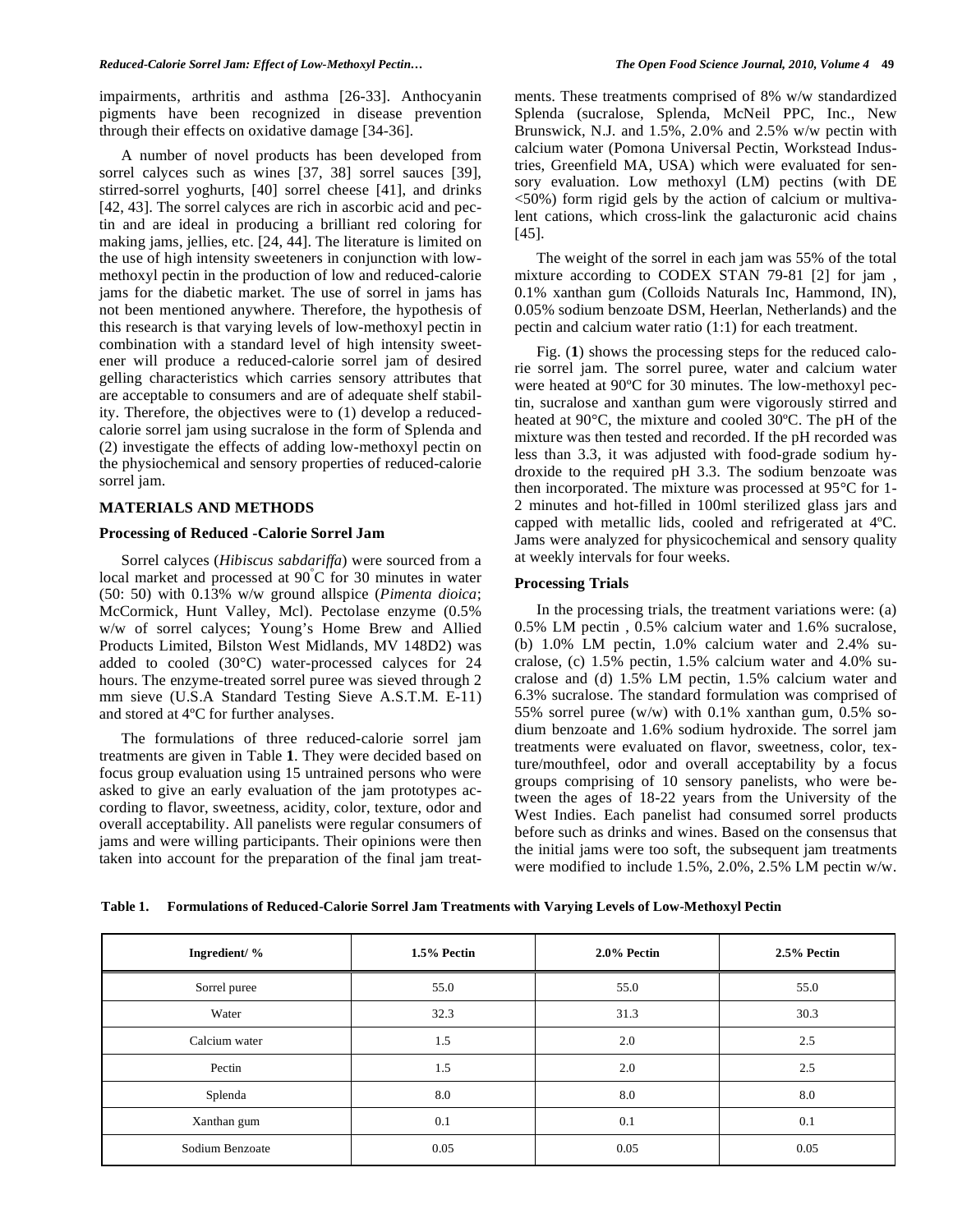Frozen sorrel

Separate calyces from seeds

Boil calyces, Allspice, water at  $90^{\circ}$ C for 30 minutes

Add pectolase enzyme

Leave for 24 hours at room temperature

Sieve mixture to form puree

Combine puree, water, calcium water and heat at  $90^{\circ}$ C for 30 minutes

Add pectin and Splenda; stir vigorously

Add xanthan gum; stir vigorously

Remove from heat; cool to 30ºC

Measure pH

Add sodium hydroxide to reach pH3.3

Add sodium benzoate

Return to heat

Boil for 1-2 minutes

Heat-fill jars; invert

Refrigerate jam after cooling at  $4^0C$ 

**Fig. (1).** Processing of Reduced-Calorie Sorrel Jam.

# **Hedonic Testing**

The three reduced-calorie sorrel jams (1.5%, 2.0%, 2.5% LM pectin) treatments were subjected to hedonic testing. The consumer acceptance test is a small panel test, usually involving only 50-100 panelists [46]. The consumer panel comprised of 50 volunteer panelists who were staff and students at the University of the West Indies. The demographic of consumers was 52% males and 48% females. The majority (84%) of panelists was between 17-24 yrs, 14% were 25- 32 yrs, and 20% were 33-40 yrs. Ethnic distribution was as follows: 62% African, 12% Indian, 2% Caucasian, 20% mixed and 4% as other. Persons were chosen randomly according to their previous use of sorrel products and according to their willingness to participate in the exercise. All participants were untrained and were reported to be in good health (self-report). Prior to the hedonic testing, the jams were removed from the refrigerator for about an hour. Consumer evaluation took place at Sensory Evaluation laboratory, Faculty of Science and Agriculture, University of the West Indies, St. Augustine. Panelists were instructed that there was to be no communication between them so as not to influence each other's opinion. Before the start of each test, each panelist was provided with distilled water which they were to use to clean their palate before tasting each sample. Each panelist was provided with about 5 grams of each sample in a small clear plastic container with a 5 cm diameter and a 1 cm depth. The sample containers were placed upon a large white plate which was labeled in three areas with the sample number. Each sample was placed upon its respective number and the entire plate was then placed before the consumer. Each panelist was provided with a questionnaire and was asked to evaluate each sample based on flavor, sweetness, acidity, color, texture, odor and overall acceptability using a nine-point hedonic scale as follows: 1 - dislike extremely, 2 - dislike very much, 3 - dislike moderately, 4 dislike slightly, 5 - neither like nor dislike, 6 - like slightly, 7 - like moderately, 8 - like very much, 9 - like extremely [47]. Questions related to the use of sorrel products, low calorie products, jams of any type, awareness of health benefits of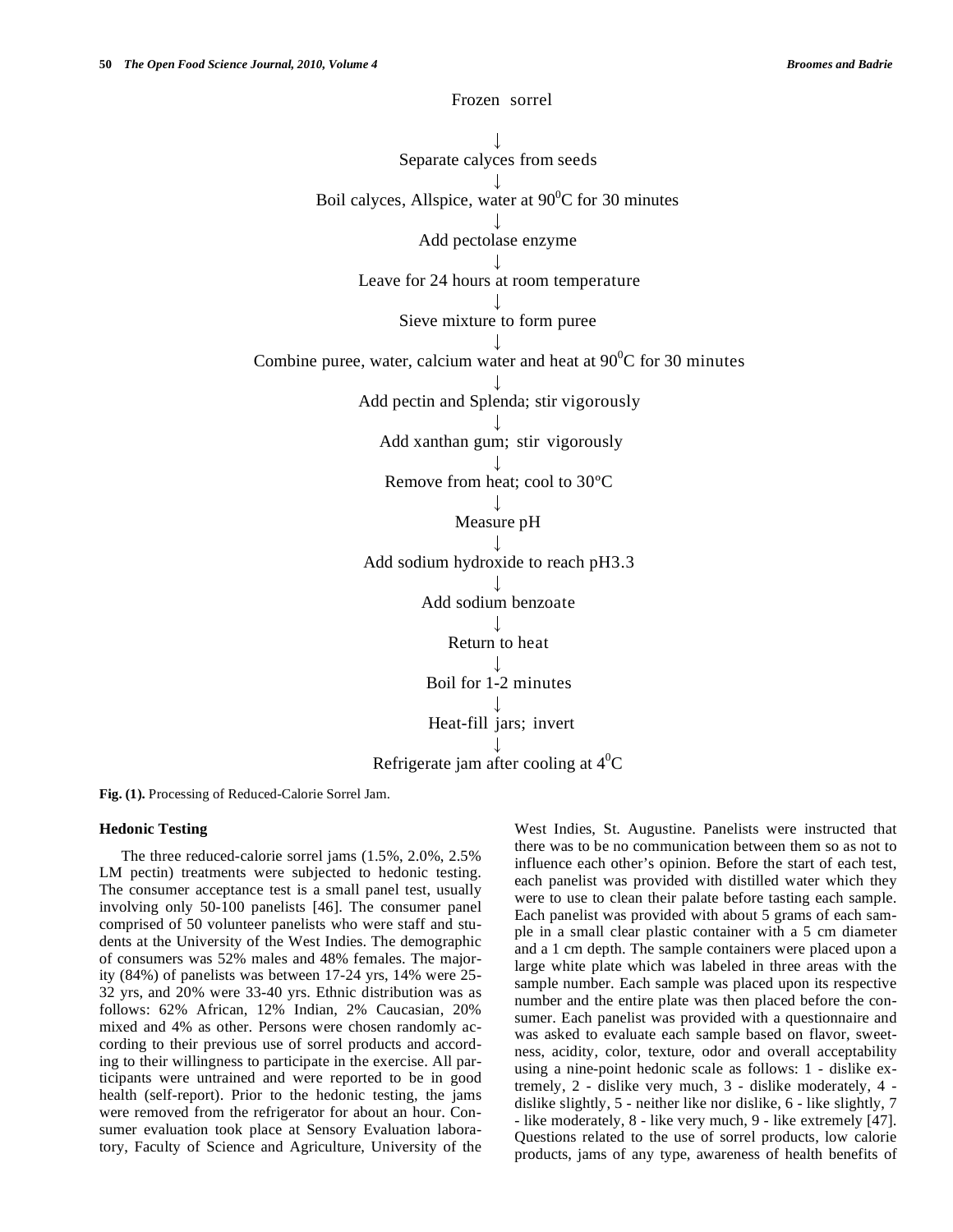sorrel products, purchase intent of reduced -calorie jams and recommendations of reduced calorie sorrel jams to friends and family. A section of the questionnaire was also allocated for comments.

#### **Physicochemical Analyses**

The physicochemical analyses were conducted in triplicate on three sorrel treatments of 1.5%, 2.0% and 2.5% pectin directly at weekly intervals following manufacture. The total soluble solids (TSS) as ºBrix was measured on the sorrel puree and jam using refractometer (Leica Model Atago E Type Series; Leica Inc., Buffalo, NY, USA; 0-30º Brix).

The moisture content of the sorrel jam was determined by oven-drying (Quinay Lab Inc, Model #40, GC-1 Chicago, Illinois, U.S.A) a 10g sample of each sorrel jam treatment (wet sample weight) at 80ºC for 48 hours.

The water activity of the samples was measured by first placing 10g of the reduced calorie sorrel jam treatment into a small plastic container (3 cm diameter) and then by inserting the container into the measuring chamber of the Retronic Water Activity Meter (Aqua Lab CX-2, Retronic Instruments (UK) Ltd. Unit 1a Crompton Fields, West Sussex) for 15 minutes. Water activity values were directly recorded from the digital display at ambient temperature by taking three consecutive readings along with the temperature at which the reading was taken.

The color of the jam treatments was determined using the Tristimulus Minolta Chromameter (Model CR-200, Minolta Corp., Ramsey, N.J.) which uses the Judd-Hunter Lab solid color system. The apparatus was first calibrated using a white standard Minolta Calibration Plate Cr-A43. Within the solid color system, the following measurements were taken: L = lightness or darkness (100 = white,  $0 =$  black), + a = redness, -  $a =$  greenness. +  $b =$  yellowness, -  $b =$  blueness. Hue angle  $(H^{\circ})$  were calculated from 'a' and 'b' [48, 49].  $C_{ab}$ is a correlate visual for saturation and  $H_{ab}$  a quantity that specifies hue numerically. The H° of 0, 45, 90, 180 and 270 represented bluish red, orange, yellow, green and blue, respectively.

The texture of each jam treatment was measured with a Koehler Digital Penetrometer (Koehler Instrument Company Inc., Model K19550) using a 47.5g plunger with cone weight of 2.48g (Model K20900). The cone was allowed to touch the surface of the sample which was compressed into a 40 ml beaker to remove air pockets. The cone was then allowed to penetrate the sample for a set time of two seconds. Following this, the penetration depth was read from the apparatus which automatically records the depth. The depth was recorded as mm/2 seconds. The pH of the puree and the treatments was determined electronically using the Orion pH meter (Orion SP301, Thermo Orion, and U.S.A). The total titratable acidity (TTA) was expressed as % citric acid after titration of 10 g of sorrel jam sample was titrated w with 0.1 N NaOH, with phenolphthalein end point of pH 8.33 according to# 962.12 [50].

#### **Microbiological Analyses**

Microbiological evaluation was conducted directly after processing of the sorrel reduced-calorie jam for each subsequent week during the jams' four week storage [51]. The evaluation was done to determine the presence of total colony forming units (CFUs) yeasts and molds and lactobacillus bacteria. The pour plate and spread plate techniques were used in this evaluation. Plate Count Agar (PCA; Difco, Detroit, MI, USA), Potato Dextrose Agar (PDA, Difco) and Tomato Juice Agar (TJA, Difco) were the media used for enumeration of total aerobes, yeasts and moulds and lactic bacteria. PCA and TJA media plates were incubated at 35ºC for 48h and PDA media plates at 25ºC for 48 h. Plates with 30-300 colonies were expressed as  $log_{10}CFUg^{-1}$ .

#### **Statistical Analyses**

All statistical analyses were performed using Minitab Statistical Software (Version 15, 2008, Minitab Statistical Software, Minitab Inc., Enterprise Drive State College, PA, USA) for Microsoft Windows. The results were analyzed by ANOVA and the significant means separated by LSD  $(P<0.05)$ .

#### **RESULTS AND DISCUSSION**

#### **Focus Group Evaluation**

All sorrel jam treatments in the preliminary trials (0.5% pectin with 1.6% sucralose; 1.0% LM pectin and 2.4% sucralose, 1.5% LM pectin and 4.0% sucralose and 1.5% LM pectin and 6.3% sucralose) had desirable colour. The reduced calorie sorrel jam with 1.5% LM pectin and 6.3% sucralose was most acceptable in sweetness. The texture of all the jam treatments was not acceptable due to low gel strength. Thus, the levels  $(1.5\%, 2.0\%$  and  $2.5\%$  w/w) of LM pectin were increased in order to improve gel strength. In addition, a higher level of sucralose (8.0% w/w) was used in order to increase the sweetness of the jams.

#### **Sensory Score Attributes**

Table **2** shows the effect of LM pectin (%) on sensory attributes of reduced-calorie sorrel jam based on hedonic scores. There were no (P>0.05) differences in sensory color, odor, flavor, sweetness, acidity and overall acceptability between reduced-calorie sorrel jam treatments. However, the texture of the three jams treatments were significantly different (p<0.05). The mean texture scores of reduced-calorie sorrel jams were 1.5% pectin - 6.67±0.20: 2.0% pectin - 6.36 $\pm$ 0.24 and 2.5% - 5.62 $\pm$ 0.24 (LSD = 0.637). According to McWilliams (1997), [52] the role of hydromethoxyl pectin is to form a network or create a thickening effect for jam to set. Hence, the more pectin used, the thicker the jam. Sorrel jam treatments of 1.5% LM pectin and 2.5% LM pectin were significantly (P<0.05) different. Hedonic scores varied from neither liked nor disliked to like slightly for the texture of the reduced-calorie sorrel jams. The texture of the jam may be further improved through the use of another gelling agent alone or in conjunction with LM pectin. Hercules Incorporated (1998) [53], indicated that in products with very low soluble solids such as sugar-free jams for diabetics, LM pectin has insufficient water binding properties and carrageenan is better suited for use. The inclusion of carrageenan is used to improve the mouth-feel (texture) of jam by thickening the product during the gelling process. In some instances, combinations of low-methoxyl pectin and carrageenan may offer some advantages.

There was no significant difference  $(P<0.05)$  in sweetness between the reduced-calorie sorrel jams. Sweetness was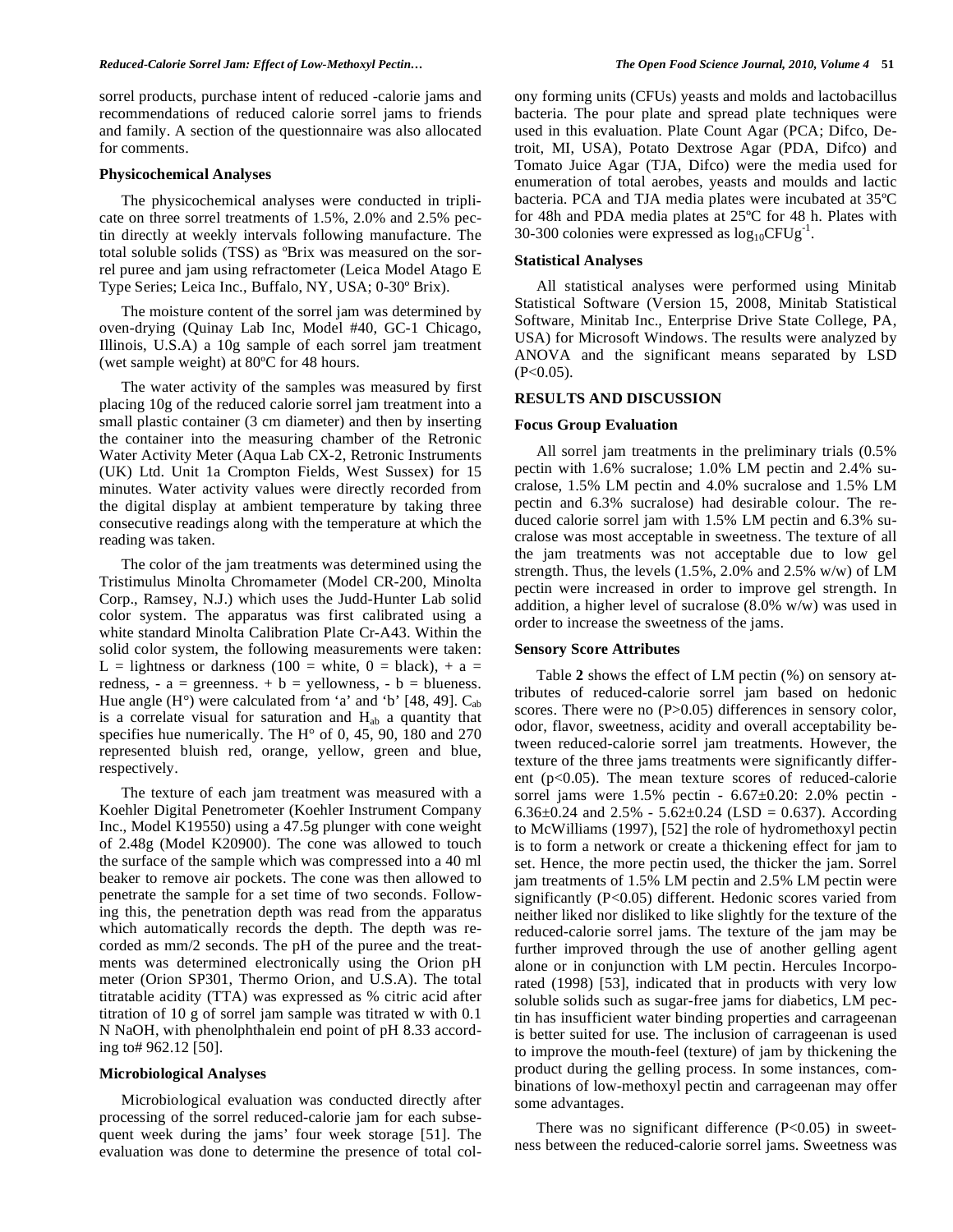| <b>Parameter</b>                              | 1.5% Pectin   | $2.0\%$ Pectin | 2.5% Pectin   | <b>LSD</b>               | P    |
|-----------------------------------------------|---------------|----------------|---------------|--------------------------|------|
| Colour                                        | $7.8 \pm 0.2$ | $7.3 \pm 0.2$  | $7.0 \pm 0.2$ | $\overline{\phantom{a}}$ | N.S  |
| Odour                                         | $6.6 \pm 0.2$ | $6.6 \pm 0.2$  | $6.3 \pm 0.2$ | $\overline{\phantom{a}}$ | N.S  |
| Texture                                       | $6.7 \pm 0.2$ | $6.4 \pm 0.2$  | $5.6 \pm 0.2$ | 0.6                      | 0.01 |
| Flavour                                       | $6.9 \pm 0.2$ | $6.3 \pm 0.2$  | $6.0 \pm 0.3$ | $\overline{\phantom{a}}$ | N.S  |
| Sweetness                                     | $6.3 \pm 0.2$ | $6.2 \pm 0.3$  | $6.0 \pm 0.2$ | $\overline{\phantom{a}}$ | N.S  |
| Acidity                                       | $6.1 \pm 0.2$ | $6.2 \pm 0.3$  | $5.8 \pm 0.3$ | $\overline{\phantom{a}}$ | N.S  |
| <b>Overall Acceptability</b><br>$6.8 \pm 0.2$ |               | $6.7 \pm 0.2$  | $6.4 \pm 0.2$ | $\overline{\phantom{a}}$ | N.S  |

**Table 2. Effect of Different Levels of Pectin on Hedonic Sensory Scores of Reduced-Calorie Sorrel Jam** 

rated with hedonic scores of  $6.02 \pm 0.23$  to  $6.32 \pm 0.22$ , denoting that reduced calorie jams were slightly liked by consumer panellists who were non-diabetic. Splenda in the form of sucralose has been noted to taste like sugar, has a clean, quickly perceptible sweet taste and does not have an unpleasant aftertaste attributed to other low-calorie sweeteners [54]. It also consists partially of the bulking agent maltodextrin which provides texture to the jam and adds solids [55]. In a study on internal preference mapping and cluster analysis of strawberry jam showed two consumer clusters, a higher concentration of consumers towards traditional samples and a second one showed a lower concentration of consumers in the direction of one of the low-calorie samples [56]. The least accepted samples were the ones with the lowest sweetness intensity, indicating that jam consumers prefer sweeter products.

#### **Physicochemical Properties**

Table **3** shows the physiochemical properties of reducedcalorie sorrel jam treatments. The moisture content of the jams increased (P<0.05) significantly with the increase of low-methoxyl pectin (1.5% - 16.3%±0.01; 2.0% - 16.4  $\pm 0.00$ ; 2.5% - 17.4 $\pm 0.01$ ) which reflects the ability of LM pectin to trap water within its matrices. There was a decline (P<0.05) in water activity of the reduced-calorie sorrel jams with higher levels of LM pectin (1.5% LM pectin -  $0.815\pm0.001$ ; 2.0% LM pectin -  $0.801\pm0.001$ ; 2.5% LM pectin - 0.786 $\pm$ 0.001). Water activity (A<sub>w</sub>) determines the lower limit of available water for microbial growth [57]. In general, the minimum  $A_w$  for most moulds is 0.8, most yeasts 0.85 and osmophilic yeasts 0.6-0.7 [58].

The reduced-calorie sorrel jam with 2.0% LM pectin was significantly (P<0.01) darker, most chromatic and least red when compared to 1.5% low methoxyl pectin and 2.5% lowmethoxyl pectin products (Table **3**).

Texture became (P<0.05) firmer (lower penetrometer values) with higher levels of LM pectin. The TTA as % citric acid significantly (P<0.001) decreased from 0.96±0.008 for 1.5% LM pectin to 0.82±0.001 for 2.5% LM pectin. The dominating acids were identified as citric and hibiscus acids in calyces of five sorrel strains originating from Egypt, Senegal, India, Thailand and Central America [59]. Citric acid predominates (12-17%), but malic and tartaric acids are also present in red sorrel [60]. Pectin glycosidic linkages hydrolyze in strong acidic mediums [61]. Hence, an increase in pectin would result in the removal of more  $H^+$  ions from the solution. LM pectin gelation occurs in the presence of  $Ca^{2+}$  ions, both with and without sugar [62]. The proposed mechanism is based on the described 'egg-box model' [63, 64].

The TSS of the sorrel puree was 6°Brix and was constant at 16°Brix for all reduced-calorie sorrel jams. Traditional jams carry up to 65ºBrix according to CODEX STAN 79-8 [2] However, all jams formulated in this study carried 16 Brix, hence why they were labeled as reduced-calorie jams. The study by Gajar and Badrie (2001) [65] showed that the increase in TSS from 4ºBrix in raw christophene to 12ºBrix

|  |  | Table 3. Effect of Low-Methoxyl Pectin on the Physicochemical Quality of Reduced-Calorie Sorrel Jam Treatments |
|--|--|----------------------------------------------------------------------------------------------------------------|
|  |  |                                                                                                                |

| 1.5%<br><b>Parameter</b>               |                | $2.0\%$        | 2.5%           | <b>LSD</b> | P     |
|----------------------------------------|----------------|----------------|----------------|------------|-------|
| Moisture Content (%)<br>$16.3 \pm 0.0$ |                | $16.4 \pm 0.0$ | $17.4 \pm 0.0$ | 0.1        | 0.001 |
| Water Activity (Aw)                    | $0.8{\pm}0.0$  | $0.8{\pm}0.0$  | $0.8 + 0.0$    | $0.0\,$    | 0.000 |
| L Value                                | $21.1 \pm 0.2$ | $20.2 \pm 0.3$ | $22.3 \pm 0.1$ | 1.3        | 0.001 |
| Chroma                                 | $4.7 \pm 0.1$  | $5.4 \pm 0.1$  | $4.3 \pm 0.1$  | 0.4        | 0.000 |
| Hue<br>$14.2 \pm 0.4$                  |                | $22.9 \pm 1.9$ | $16.4 \pm 0.5$ | 6.7        | 0.036 |
| Texture $\text{(mm/2s)}$               | $25.4 \pm 0.2$ | $10.6 \pm 0.3$ | $8.3 \pm 0.1$  | 2.4        | 0.000 |
| TTA (% citric acid)                    | $1.9 \pm 0.0$  | $0.9 + 0.0$    | $0.8{\pm}0.0$  | 0.1        | 0.001 |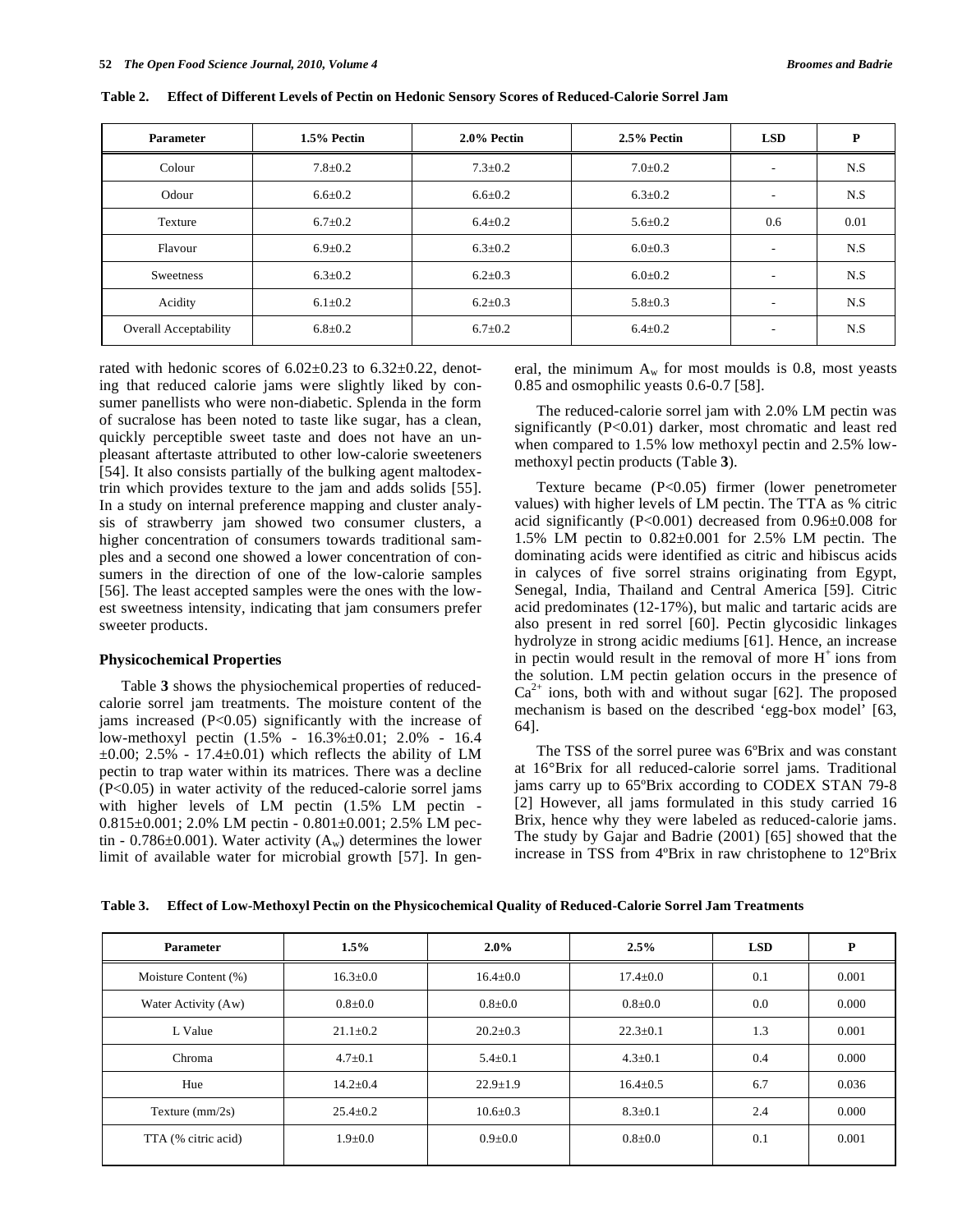| <b>Parameter</b>         | Wk1             | Wk <sub>2</sub> | Wk <sub>3</sub> | Wk4            | <b>LSD</b>               | p    |
|--------------------------|-----------------|-----------------|-----------------|----------------|--------------------------|------|
| Moisture Content, (g)    | $8.3 \pm 0.0$   | $8.3 \pm 0.0$   | $8.4 \pm 0.0$   | $8.4 \pm 0.0$  | $\overline{\phantom{0}}$ | N.S  |
| Water Activity, (Aw)     | $0.8 + 0.0$     | $0.8 + 0.0$     | $0.8 + 0.0$     | $0.8 + 0.0$    | $\overline{\phantom{a}}$ | N.S  |
| L Value                  | $22.8 \pm 0.91$ | $21.4 \pm 0.3$  | $20.5 \pm 0.7$  | $20.0+0.4$     | 1.5                      | 0.01 |
| Chroma                   | $4.7 \pm 0.1$   | $4.8 \pm 0.1$   | $4.8 \pm 0.1$   | $5.0 \pm 0.1$  | $\overline{\phantom{a}}$ | N.S  |
| Hue                      | $26.0+2.0$      | $16.1 \pm 0.4$  | $13.2 + 0.5$    | $16.0 + 0.4$   | 7.2                      | 0.01 |
| Texture, $\frac{mm}{2s}$ | $14.8 \pm 1.2$  | $15.8 \pm 1.3$  | $14.0 \pm 1.4$  | $14.4 \pm 1.4$ | $\overline{\phantom{a}}$ | N.S  |
| TTA (% citric acid)      | $0.9 + 0.0$     | $0.9 \pm 0.0$   | $0.9 + 0.0$     | $0.9 + 0.0$    | ۰                        | N.S  |

**Table 4. Effect of Storage on the Physiochemical Properties of Reduced -Calorie Sorrel Jam Treatments During Storage** 

was caused by the concentration effect during processing and the addition of an artificial sweetener, pectin and carrageenan. Results also stated that the pH of the jams remained constant at 3.3. The pH of the solution containing the pectin must be between 3.2 and 3.6 to form a gel [66].

## **Storage Effects**

There were no significant differences (P>0.05) in moisture content, water activity, chroma, texture or TTA during the four weeks of storage at 4° (Table **4**). Sorrel jams were (P<0.01) darker and less red on storage. These color changes were also observed on storage of sorrel leather for 4 weeks at 4°C [41].

The microbial results indicated that the sorrel jams had less than 10 CFU  $g^{-1}$  of yeasts and moulds and lactobacillus bacteria. The pasteurization process, low pH 3.3, inclusion of 0.05% sodium benzoate and the storage temperature of 4°C prevented microbiological growth in reduced-calorie sorrel jam during 4 weeks of storage. In an artificially sweetened jelly, the use of sodium benzoate or benzoic acid (0.05 - 0.10%) was used for microbial stability [67].

# **Utilization**

A limitation of the survey is that none of the panellists was diabetics, although 52% had family members who were diabetic. The majority of the consumer panellist had consumed jams (76%), sorrel products (96%) and sorrel drinks (92%). Only 38% had consumed low-calorie products and 32% had utilized sorrel as jam. Hence for the majority of the panellists, the reduced-calorie sorrel jam would have been a new product. Most (76%) would purchase the reduced calorie sorrel jam and 82% would recommend the product to friends and families.

#### **CONCLUSION**

Of all the sensory attributes, texture was significantly affected by the addition of LM pectin in reduced-calorie sorrel jams. A reduced-calorie sorrel jam containing 1.5% lowmethoxyl pectin and 8% sucralose was 16°Brix was slightly to moderately liked in texture with an overall acceptance. The product has a shelf-life of at least 28 days at 4°C. This research shows that formulating a low-calorie jam using Splenda and low-methoxyl pectin can be achieved with acceptable sensory attributes that may be marketed for diabetic persons or the health conscious consumers. Several points in dietary advice were identified in diabetes management [68].

# **ACKNOWLEDGEMENTS**

Gratitude is extended to Mr. E. Mohammed, Mrs. V. De Gannes and Mr. K. John of the Department of Food Production, Faculty of Science and Agriculture, University of the West Indies, St. Augustine for their technical assistance.

# **REFERENCES**

- [1] Sandrou D, Arvanitoyannis I. Low-fat/calorie foods: current state and perspectives. Crit Rev Food Sci Nutr 2000; 40 (5): 427-447.
- [2] CODEX STAN 79. Standard for jams (fruit preserves) and jellies: processed and quick frozen fruits and vegetables. Geneva: FAO/ WHO Food Standards 1981.
- [3] Franz J. Nutritional care in diabetes mellitus and reactive hypoglycemia*.* In: Escott MK, Stump S, Eds. Krause's food, nutrition and diet therapy. Philadelphia, Pennsylvania: W.B. Aunders Co: 1996; p. 681.
- [4] Goldsmith L, Merkel C. Sucralose: In: Nabors, LO, Ed. Alternative sweeteners.  $3<sup>rd</sup>$  ed. New York: Marcel Dekker Inc. 2001; pp.185-207.
- [5] Chaplin M. Water structure and science: pectin: wales creative commons. 2009. Avalibale: http://www.martin.chaplin.btinternet.co.uk/index.html, [Accessed 17th April, 2009].
- [6] Sila DN, Buggenhout SV, Duvetter T, *et al*. Pectins in processed fruits and vegetables: part 11- Structure and function relationships. Comp Rev Food Sci Food Saf 2008; (8): 86-104.
- [7] Meyer L. Food chemistry. New York, USA: Reinhold Publishing Corporation 1960.
- [8] Prosky L. Advanced dietary fibre technology. USA: Oxford: Blackwell Science 2001.
- [9] Wild S, Roglic G, Green A, Sicree R, King H. Global prevalence of diabetes: estimates for the year 2000 and projections for 2030. Diabetes Care 2004; 27: 1047-53.
- [10] Xuereb GC, Ragoobirsingh D. The prevalence of diabetes in the Caribbean. CAJANUS 2006; 39 (3): 119-24.
- [11] CAJANUS. Non-communicable diseases- Diabetes and obesity. CAJANUS 2006a; 39 (4): 183-4.
- [12] CFNI. Obesity prevention and control- The Caribbean experience. Caribbean Food and Nutrition Institute. Jamaica: Mona 2001.
- [13] CAJANUS. Non-communicable diseases- Obesity. CAJANUS 2006; 39 (4): 204-14.
- [14] Hennis A, Wu Suh-Yuh, Nemesure B, Li Xiaowei LCM. Diabetes in a Caribbean Population: epidemiological profile and implications. Int J Epidemiol 2002; 31: 234-9.
- [15] Purseglove J. Tropical Crops: Dicotyledons 2. London: Longmans Green and Co. Ltd. 1968; pp. 371-73.
- [16] Du CT, Francis, F.J. Anthocyanins of roselle (*Hibiscus sabdariffa*  L.). J Food Sci 1973; 38: 810-2.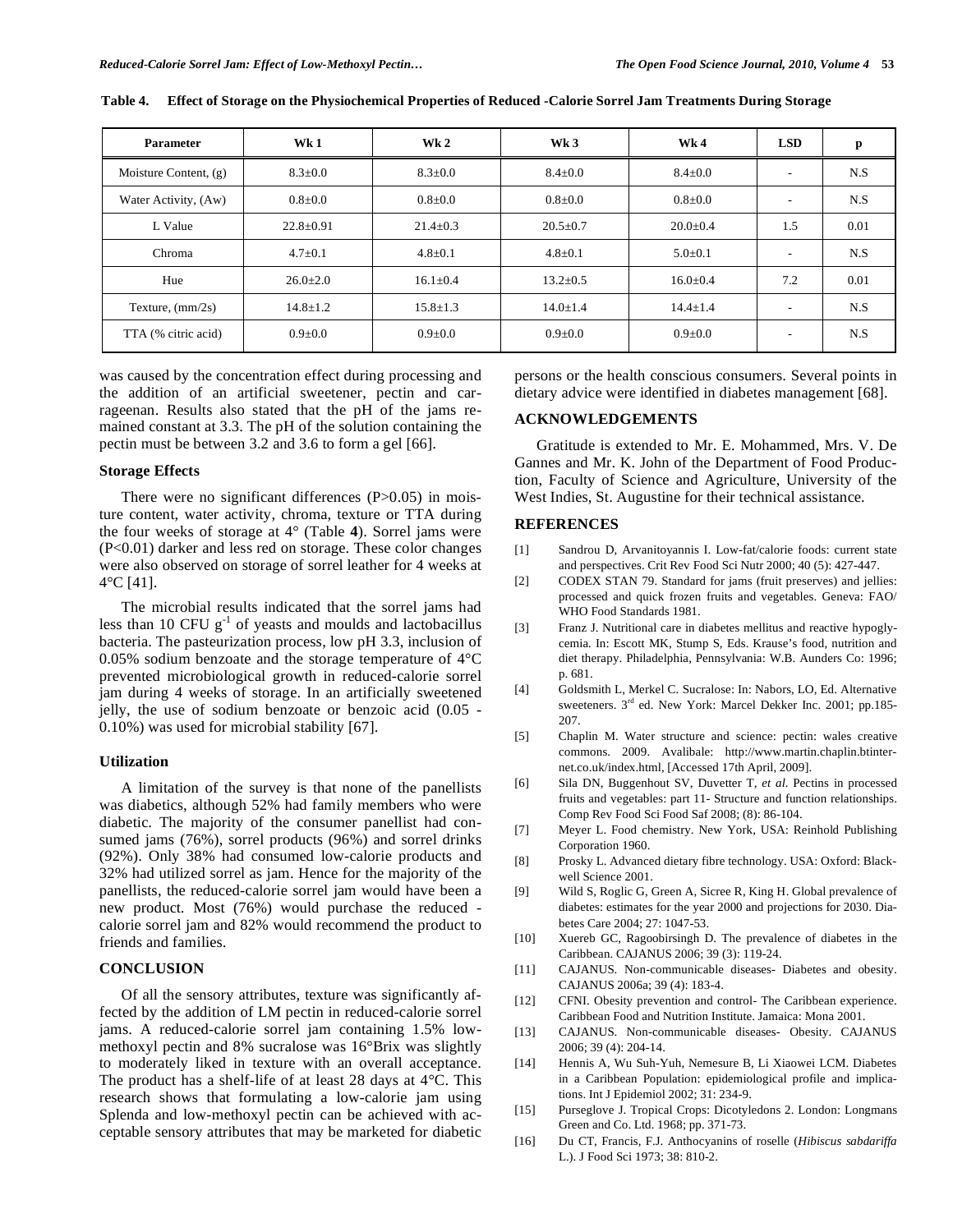#### **54** *The Open Food Science Journal, 2010, Volume 4 Broomes and Badrie*

- [17] Matsa A, Isa PM, Abd Aziz, A.R. Analisis kimia da pemprosesan roselle (*Hibiscus sabdariffa* L.). MARDI Res Bull 1985; 13: 68-74.
- [18] Tee P-L, Yusof S, Mohamed S, Umar NA, Mohammed, NM. Effect of roselle (*Hibiscus sabdariffa* L.) on serum lipids of Sprague Dawley rats. Nutr Food Sci 2002; 32: 190-6.
- [19] Tsai P, Mc Intosh J, Pearce P, Camden B, Jordan BR. Anthocyanin and antioxidant capacity in roselle (*Hibiscus sabdariffa* L.) extract. Food Res Int 2004; 35: 351-6.
- [20] Pouget MP, Vennat B, Lejeune B, Pourrat A. Identification of anthocyanins of (*Hibiscus sabdariffa* L.). Lebensmittel Wissenchaft Technol 1990; 23: 101-2.
- [21] Markakis P. Stability of anthocyanins in foods. Anthocyanins as Food Colours. London: Academic Press 1982; pp.163-78.
- 22] Kalt W, McDonald JE, Donner H. (2000). Anthocyanins, phenolics, and antioxidant capacity of processed lowbush blueberry products. J Food Sci 2000; 65: 390-3.
- [23] Skrede G, Wrolstad RE, Durst R W. Changes in anthocyanins and polyphenolics during juice processing of highbush blueberries (*Vaccinium corymbosum* L.). J Food Sci 2000; 65: 357-64.
- [24] Morton JF. Roselle. Fruits of the warm climate. In: Dowling CF, Ed. Greensborough, NC USA: Media Inc. 1987; pp. 281-286.
- [25] Wrolstad RE. Interaction of natural colours with other ingredients: anthocyanin pigments-bioactivity and colouring properties. J Food Sci 2004; 69: C419-C21.
- [26] Murakoshi M, Nishino H, Satomi Y. *et al*. Potent preventive action of b-carotene against carcinogenesis: spontaneous living carcinogenesis and promoting state of lung and skin carcinogenesis in mice are suppressed more effectively by a-carotene than by ßcarotene. Cancer Res 1992; 52: 6583-7.
- [27] Hertog MGL, Feskens EJM, Hollman PCH, Katan MB, Kromhout D. Dietary antioxidant flavonoids and risk of coronary heart disease: The Zupten Eldery Study. Lancet 1993; 342: 1007-11.
- [28] Hertog MG, Kromhout D, Aravanis C, *et al*. Flavonoid intake and long-term risk of coronary heart disease and cancer in the seven countries study. Arch-Intern-Med 1995; 155: 381-6.
- [29] Bridle P, Timberlake CF. Anthocyanins as natural food colourselected aspects. Food Chem 1997; 58: 103-9.
- [30] Tseng TH, Hsu JD, Lo MH, *et al*. Inhibitory effect of Hibiscus protocatechuic acid on tumor promotion in mouse skin. Cancer Lett 1998; 126: 199-207.
- [31] Delgado-Vargas F, Jiménez AR, Paredes- López, O. Natural pigments: carotenoids, anthocyanins, and betalains - characteristics, biosynthesis, processing and stability. CRC Crit Rev Food Sci Nutr 2000; 40: 173-289.
- [32] Gibson GR, Williams CM. Introduction. In: Gibson GR, Williams CM, Eds. Cambridge UK: Functional FoodsWoodhead Publishing Ltd. 2000; pp. 1-5.
- [33] Murkovic MH, Toplak U, Adam U, Pfannhauser W. Analysis of anthocyanins in plasma for determination of their bioavailability. J Food Compos Anal 2000; 13: 291-6.
- [34] Prior RL, Cao G. Antioxidant phytochemicals in fruits and vegetables: diet and health implications. HortScience 2000; 35: 588-92.
- [35] Porter MLM, Krueger CG, Wiebe DA, Cunningham DG, Red J. Cranberry procyanidins and inhibit in vitro  $Cu^{2+}$  -induced oxidation. J Sci Food Agric 2001; 81: 1306-13.
- [36] Bors W, Michel CA. Chemistry of the antioxidant: effect of polyphenols. Ann NY Acad Sci 2002; 957: 57-9.
- [37] Mounigan P, Badrie N. Physicochemical and sensory quality of wines from red sorrel/roselle (*Hibiscus sabdariffa* L.) calyces**:** effects of pre-treatments of pectolase and temperature/time. Int J Food Sci Technol 2007a; 42(4): 469-75.
- [38] Mounigan P, Badrie N. Roselle/sorrel (*Hibiscus sabdariffa* L.) wines with varying calyx puree and total soluble solids : sensory acceptance, quantitative descriptive and Physicochemical analysis. J Food Serv 2007b; 17: 102-10.
- [39] D'Heureux-Calix F, Badrie N. *C*onsumer acceptance and physicochemical quality of processed red sorrel/roselle (*Hibiscus sabdariffa* L.) sauces from enzymatic extracted calyces. Food Serv Technol 2004; 4: 141-8.
- [40] Henry H, Badrie N. Utilisation of sorrel/roselle (Hibiscus sabdariffa L.) nectar in stirred yoghurts: physicochemical and sensory quality. J Food Technol 2007; 5 (1): 55-61.
- [41] Jueanville M, Badrie N. Processed sorrel/roselle (*Hibiscus sabdariffa* L.) Leather from pectolase -treated calyces. Effects of xanthan gum on physicochemical quality and sensory acceptance. J Food Technol 2007; 5 (2): 164-8.
- [42] Chen CC, Hsu JD, Wang SF, *et al*. *Hibiscus sabdariffa* extract inhibits development of artherosclerosis in cholesterol -fed rabbits. J Agric Food Chem 2003; 51: 5472-7.
- [43] Amusa NA, Ashaye OA, Aiyegbayo AA, Oladapo MO, Oni MO, Afolabi OO. Microbiological and nutritional quality of hawked sorrel drinks (soborodo) (theNigerian locally brewed soft drinks) widely consumed and notable drinks in Nigeria. J Food Agric Environ 2005; 3 (3&4): 47-50.
- [44] Mazza G, Miniati E. Anthocyanin in Fruit. Vegetables and Grain. Boca Raton FL: CRC Press 1993.
- [45] Rolin C. Pectin. In: Whistler RL, Bemiller JN, Eds. Industrial Gums: Polysaccharides and their Derivatives. New York, NY USA: Academic Press 1993; pp. 257-93.
- [46] Resurrection A. Consumer sensory testing for product development. Maryland: Aspen Publishers 1998.
- [47] Lawless T, Heymann H. Sensory evaluation of food. New York USA: Chapman and Hall 1998.
- [48] Francis FJ. Colour analysis. In: Nielsen SS, Ed. Food Analysis. Gaithersburg, MD: Aspen Publishers 1998; pp. 601-611.
- [49] Mac Dougall DB. Colour measurement of food principles and practice. In: MacDougall DM, Ed. Colour in food improving quality. Boca Raton, Fl: CRC Press 2000; pp. 33-63.
- [50] AOAC. Official Methods of Analysis. AOAC International. Gaithersburg, MD: Association of Analytical Chemists 1995.
- [51] APHA. Colony count methods In: Vanderzant C, Splittstoesser DF, Eds. Compendium of methods for the microbiological examination of foods. Washington, DC: American Public Health Association 1992; pp. 75-94, 225-236, 239-245.
- [52] McWilliams M. Food-experimental perspectives. Columbus, Ohio: Prentice Hall 1977; pp. 118, 588.
- [53] Hercules Incorporated. Hercules Division Pectin Fruit-Based Products Application Guide. Copenhagen, Denmark: A Division of Hercules Incorporated. 1998; DK-4623.
- [54] Whitney E, Rolfes S. Alternatives to sugar. In: Understanding Nutrition. St. Paul, M.N: West Publishing Co. 1996; pp. 146-151.
- [55] Deis R. Low-calorie and bulkening agents. Food Technol 1993; 47  $(2): 94-6.$
- [56] Alves LR, Battochio JR, Cardoso JMP, *et al*. Time-intensity profile and internal preference mapping of strawberry jam. J Sens Stud 2008; 23: 125-35.
- [57] Decagon Devices Inc. [homepage on the internet]. What is Water Activity? Pullman, WA, U.S.A 2007 (cited 2007 March 8<sup>th</sup>). Available from http://www.decagon.com/aqualab/aw\_info.html. 2007. [Accessed: March  $8<sup>th</sup>$ , 2007].
- [58] Ray B. Fundamental food microbiology. Boca Raton, Florida: CRC Press 1996.
- [59] Khafaga E-SR, Koch H. Stage of maturity and quality of roselle (*Hibiscus sabdariffa* L. var. sabdariffa). 1 Organic acids. Angewandte Botanik 1980; 54: 287-93.
- [60] Kerharo J. Senegal bissap (*Hibiscus sabdariffa*) or Guinea sorrel or red sorrel. Plant Med Phytother 1971; 5: 277-81.
- [61] Belitz H, Grosh W. Pectin. Food Chemistry. New York USA: Springer-Verlag 1999; pp. 295-296.
- [62] Löfgren C, Walkenström P, Hermansson M. Microsturcture and rheological behaviour of pure and mixed pectin gel. Biomacromolecules 2002; 3 (6): 1144-453.
- [63] Grant GT, Morris ER, Rees DA, Smith PJC, Thom, D. Biological interactions between polysaccharides and divalent cations: the eggbox model. FEBS Lett 1973; 32 (1): 195.
- [64] Morris ER, Powell DA, Gidley MJ, Rees DA. Conformations and interactions of pectins 1. Polymorphism between gel and solid states of calcium polygalacturonate. J Mol Biol 1982; 115: 507-16.